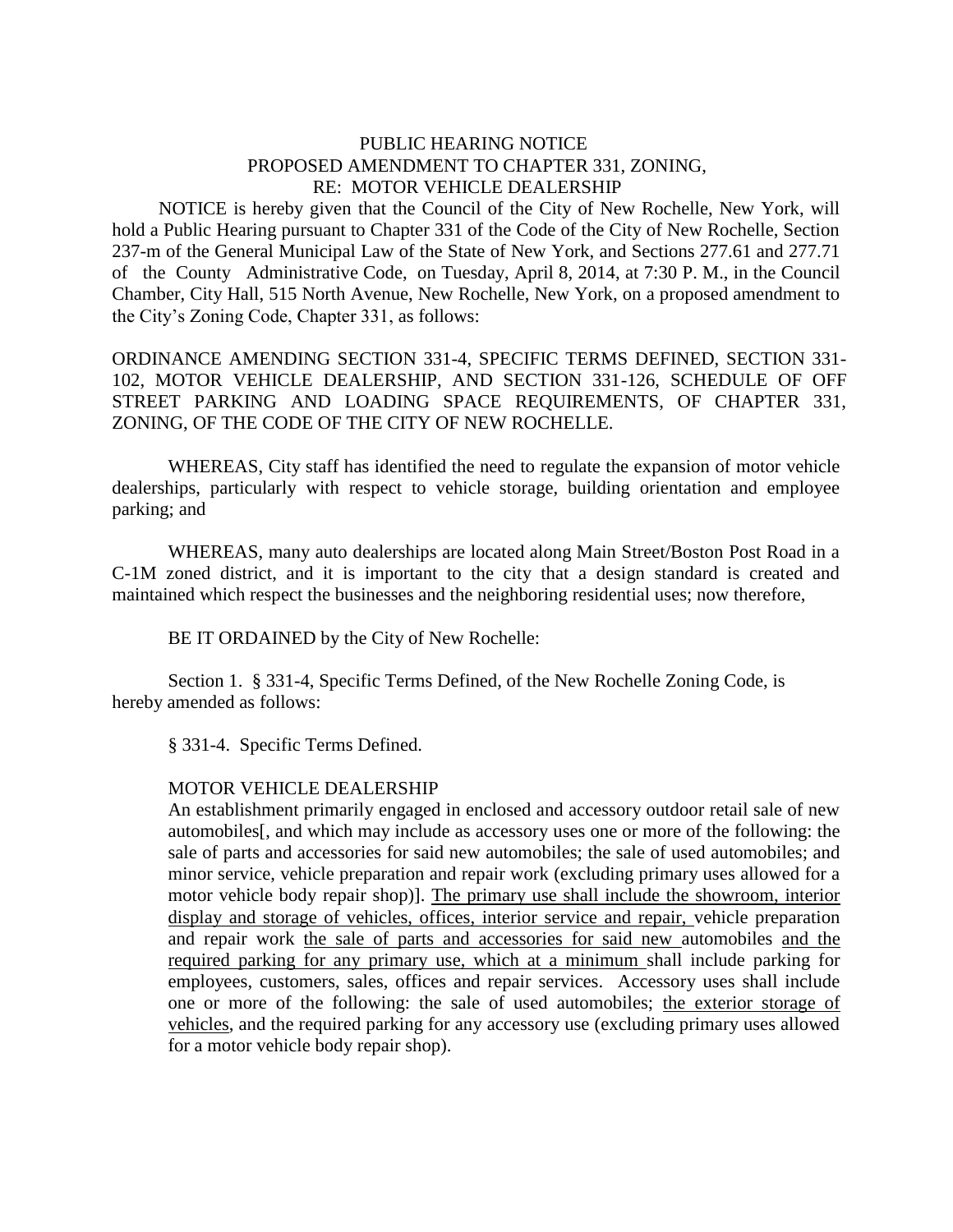Section 2. § 331-102, Motor Vehicle Dealership, of the New Rochelle Zoning Code, is

hereby amended as follows:

§ 331-102. Motor Vehicle Dealership.

The Planning Board shall approve a special permit for a motor vehicle dealership, provided the following conditions are met:

A. The minimum lot frontage along a public street shall be 150 feet with a lot depth of

no less than 100 feet, and the minimum lot area shall be ½ acre.

B. Landscaping, screening and buffer areas shall be provided in accordance with the

more stringent of the two following sections; §331-119.1B and 331-130 of this chapter.

- C. Parking shall be provided in accordance with Article XIV of this chapter.
- D. All exterior lighting shall be designed and oriented so as to minimize the visual

impact upon adjacent and nearby residential properties. The Planning Board shall determine what time exterior lights shall be dimmed and/or turned off for the night. A photometric plan shall be submitted for review by the Building Official.

- E. The hours of operation shall be limited to 6:00 AM to 9:00 PM.
- F. No exterior public address system shall be permitted.

G. No exterior display of banners, pennants, ribbons, or other similar temporary advertising materials shall be permitted in any outdoor sales area.

H. Employee parking provided on site as required by Article XIV of this Chapter shall

be designated by signage indicating "this space is reserved for employees." Parking areas designated for employees shall not be used for vehicle storage, repair or finishing work, display or customer parking.

I. The required customer parking shall be designated by signage indicating "this space is reserved for customers." Parking areas designated for customers shall not be used for vehicle storage, repair or finishing work, display or employee parking.

J. For new construction all vehicle storage and the bulk of the required parking, save for any required customer parking, shall be located in the rear of the building and be screened from abutting properties and the street, as allowable by the Code. Customer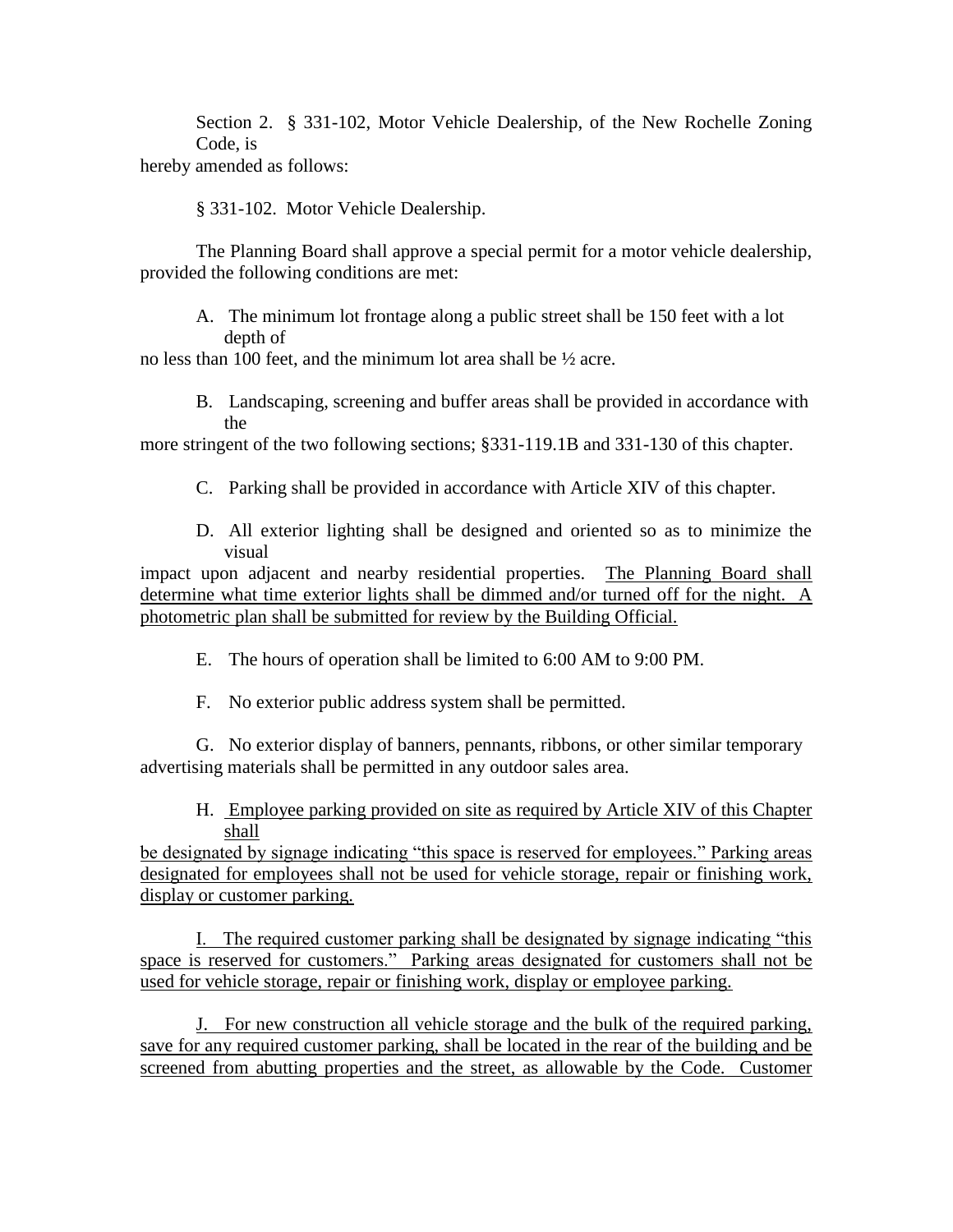parking shall be located as close to the front entrance as permitted by the site restrictions and this Code.

K. 1) All parking and vehicle storage shall be screened from the street and from the abutting properties. All site and perimeter landscaping required by 331-119.1 and/or 331-130 shall be native, non-invasive species, drought resistant and shall be planted to a minimum height of 36 inches. In addition to any required landscaping pursuant to 331- 119.1 and/or 331-130 the dealership shall design and construct a second landscape buffer strip set back from the interior edge of the required perimeter landscaping an appropriate distance to accommodate up to two (2) rows of cars. This second landscape buffer strip shall be a minimum of 8 feet in width and shall be planted with densely spaced evergreen plantings a minimum of 48 inches tall. The area between the two (2) landscape buffer strips shall be able to park up to two (2) rows of cars given the typography of the site. The intent of the two (2) buffer strips is to provide an outdoor showroom to display vehicles for sale. This landscaping requirement shall be counted towards any requisite interior landscaping that may be required by 331-119.1 and/or 331-130.

2) When the lot is less than an acre in size and the applicant cannot accommodate the second landscape buffer at the site then the required perimeter landscape buffer strip shall be a minimum of ten (10) feet in width and shall be planted with evergreen plantings a minimum of 48 inches tall so as to tightly screen the site from the street. This landscaping requirement shall be counted towards any interior landscaping that may be required by 331-119.1 and/or 331-130.

3) If the lot shall have two (2) frontages the aforementioned shall apply to only one frontage and the Building Official shall determine which frontage shall comply with this section.

4) If the applicant believes that the typography and site constraints limit their ability to comply with 331-102(K) either partially and/or in its entirety, the applicant shall request a waiver from the Planning Board for the additional buffer; however, the applicant shall comply with any and all landscaping required by 331-119.1 and/or 331- 130 including any interior islands.

L. The building design shall address and relate to the scale, massing, setbacks and materials in relationship to neighboring properties and the neighborhood in general. The proposal shall be reviewed by the Peer Architectural Review Committee.

M. The hours of loading and unloading of vehicles shall be determined by the Planning Board. All loading and unloading shall occur on the subject site and not in or on the public right-of-way. If the site is unable to accommodate the loading and unloading on site due to site constraints and/or the size of the lot, the applicant shall request that the City's Traffic Engineer evaluate the feasibility of the installation of a loading zone within 250 feet of the subject site. In making such a determination, the Traffic Engineer shall consider the traffic impact to any abutting residentially zoned districts. Said loading zone, if permitted by the Traffic Engineer, shall have appropriate